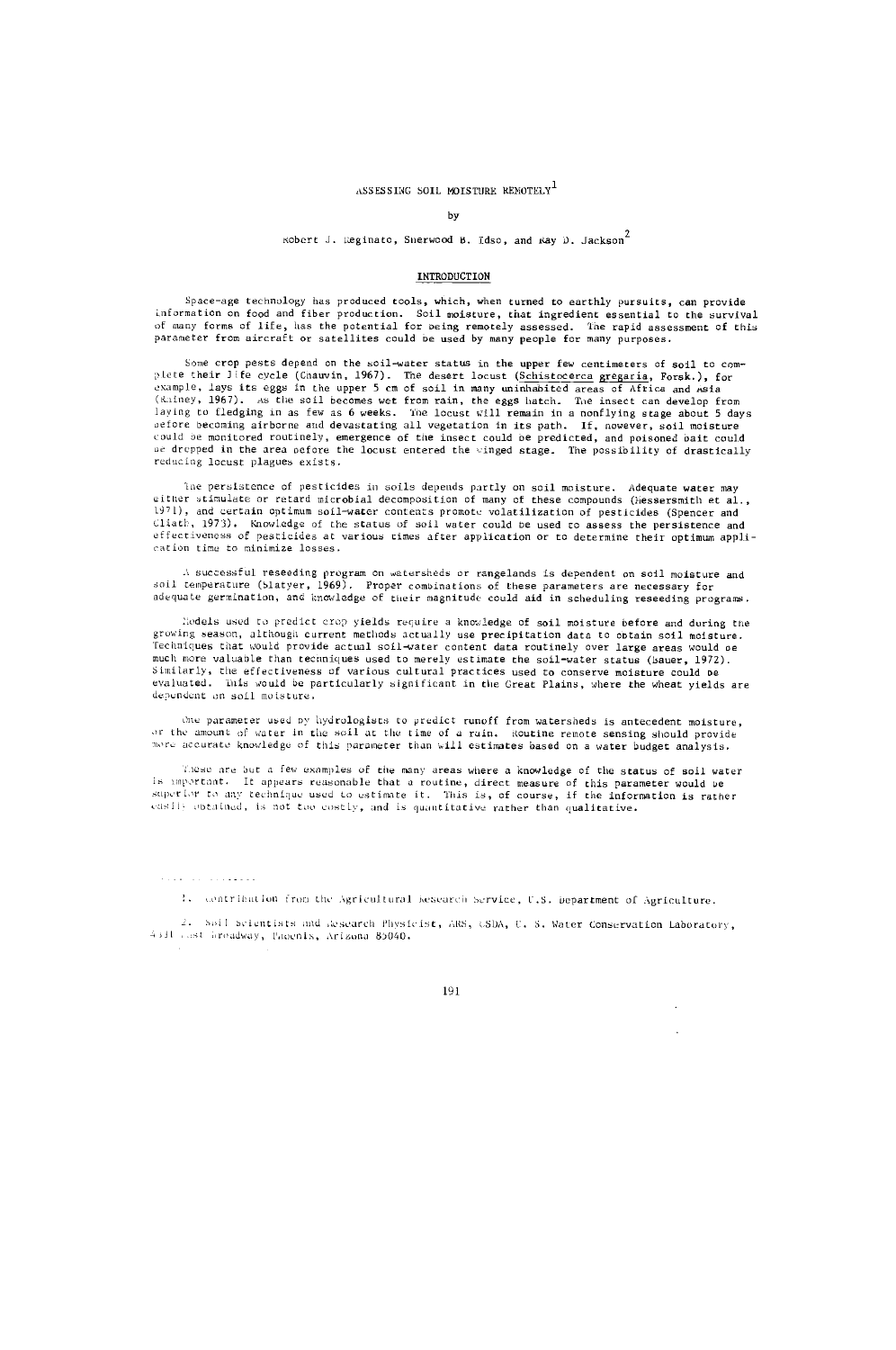# MEASUREMENT TECHNIQUES

A plethora of photographs (imagery) have been taken remotely in various regions of the spectrum to assess specific features on the earth's surface. Analysis of this information has been mostly qualitative, and understandably so: Groundtruth is difficult and costly to acquire. However, the time has come to quantify this information into a farm usable by people with diverse backgrounds and interests.

Generally, three regions of the spectrum have been used to assess soil moisture: the visible, the infrared, and the microwave. Sensors to measure radiation in these regions have been used at ground level, from aircraft, and from satellites.

# REFLECTANCE

 $\bar{z}$ 

In the visible region, 0.3 to 3 pm, albedo (the ratio of reflected to incoming solar radiation) varies significantly for many solis over the soil-water content range from air dry to field capacity<br>(Idso and Reginato, 1974). When normalized to remove sun zenith angle effects, the curves for all<br>depth intervals converg for Avondale loam (Figure 1). The curves also converge at a low value of albedo at volumetric water contents greater than 0.2. An extrapolation procedure (Idso et al., 1975a) indicates that albedo is a linear function of water content at the soil surface. In the top 2 cm of soil, the albedo-water content relationship is dependent on soil type but independent of season. Additionally, albedo has been used to differentiate between the potential rate (energy limiting phase) of evaporation following an application of water and the succeeding falling rate (energy non - limiting phase) of evaporation. Although a multitude of parameters apparently may be evaluated from albedo, the technique has drawbacks.

Albedo is sensitive to surface soil conditions. Correlations between this parameter and water content with soil depth are tenuous due to factors such as soil type, surface roughness, and amount of water applied to the soil. Albedo remotely sensed from aircraft or satellites also requires a knowledge of the incoming solar radiation at ground level and the attenuation of the reflected radiation through the atmosphere. With current technology albedo may best be obtained from groundbased sensors.

#### THERMAL

The second portion of the spectrum that has the potential for assessing soil moisture is the infrared region, 8 to 14 pm (Blanchard et al., 1974). Thermal images or actual surface tempera-tures can be obtained from infrared radiometers. Temperature is a parameter that could se easily understood and used oy people with diverse interests.

i. search has shown that surface soil temperature may provide a practical means of estimating the water content in the upper few centimeters of the soil (Idso et al., 1975b). Both the amplitude of the diurnal surface soil temperature wave and the maximum value of the surface soil -air temperature differential can be used to estimate soil -water content in the top few centimeters. Each soil has its own specific temperature -water content relationship. In Figure 2 the amplitude of the diurnal surface soil temperature waves for clear day -night periods that prevailed during the experiment is shown as a function of the mean volumetric soil -water content. These data indicate that every soil would have to be calibrated if this temperature parameter was to be used to remotely assess soil moisture -- an impractical approach to any large scale project. A second study, however, has shown that there is a unique relationship between the temperature parameter and soil -water pressure potential, independent of soil type (Figure 3). The relations fou the four different soils are considerably more similar than those shown in Figure 2. In this context,<br><sup>an "average" line has been added to Figure 3 to graphically represent a general thermal parameter-</sup> soil water pressure potential relation for the four soils tested. Pressure potential, commonly referred to as tension or suction, is often used to describe the availability of water to plants. In some cases this parameter may be potentially more useful than the actual quantity of water in the soil (Meats, 1974). Therefore, soil temperatures derived from infrared measurements may allow large scale assessment of the status of soil moisture which, in turn, can be used to predict when<br>conditions are optimum for biological activity in the upper few centimeters of bare soil. It should conditions are optimum for biological activity in the upper few centimeters of bare soil. be emphasized that there will be situations where both water content and pressure potential are desired, so that the quantity of available water can be determined.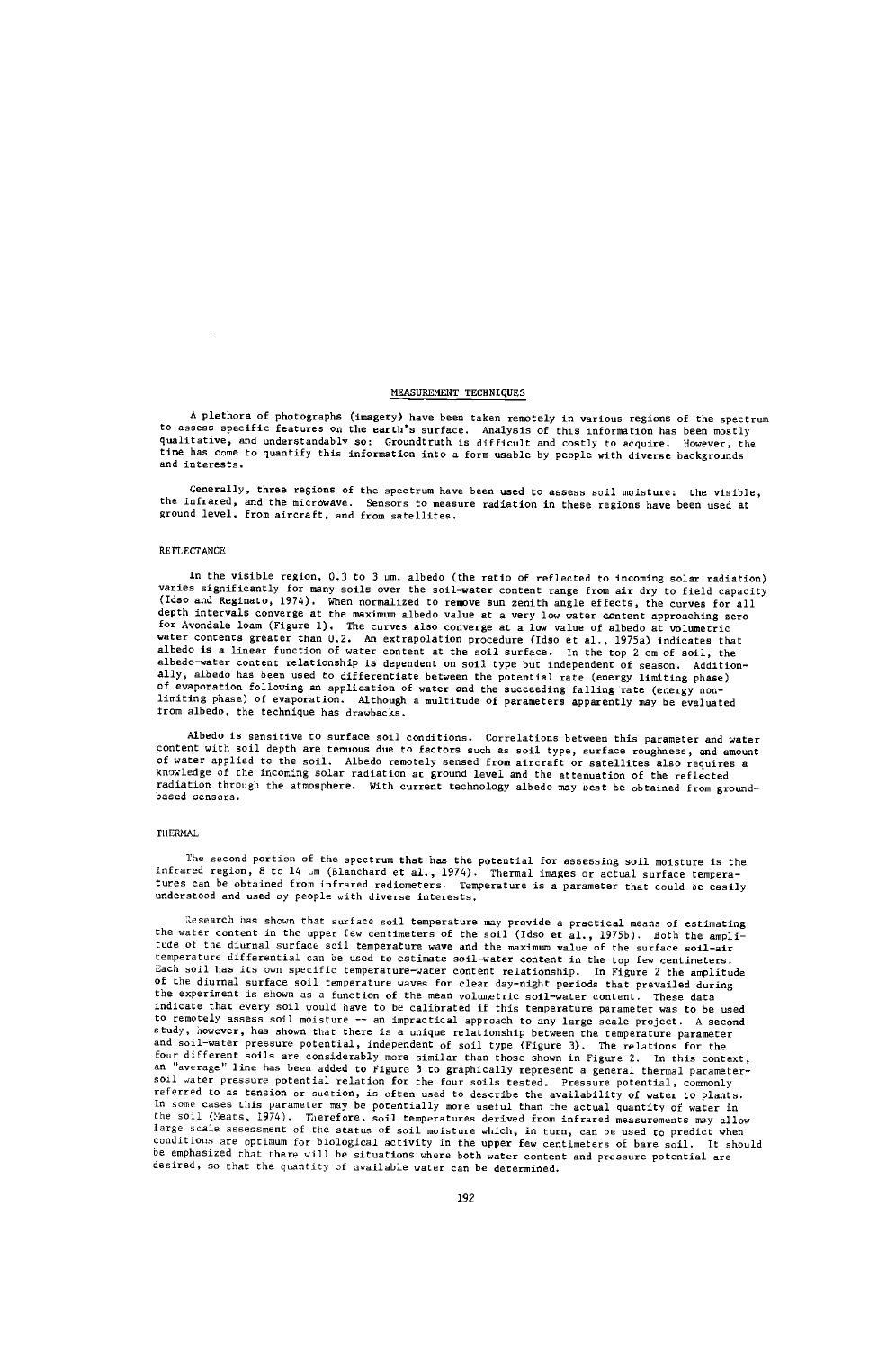Surface soil temperature can be measured with an infrared radiometer from aircraft or satellites if there are no obstructions (vegetation, clouds, etc.) in the line-of-sight. The temperature parameter-water content relationship is a soil-type dependent, but the temperature-pressure<br>potential relationship appears to be independent of soil type. The major drawback for the accurate measurement of soil temperature by infrared radiometry is that the emittance of the soil must be known. Studies are in progress to define the magnitude of the effects of soil type and water content on soil emittance. Actual values of emittance are relatively unimportant if the amplitude<br>of the diurnal surface soil temperature wave is used to assess soil—water pressure potential rather than the surface soil-air temperature differential. This latter statement implies that groundtruth may not be necessary, and global surveillance of the status of surface soil moisture is in the realm of possibility. However, the fact that the condition of only the soil surface is being sensed should caution the user in inferring too much about the water status of deeper depths.

#### MICROWAVE

The third portion of the electromagnetic spectrum that has been considered for sensing soil moisture is the microwave region. Here the intensity of observed radiation is essentially proportional to the product of the temperature and emissivity of the soil -water system, this product generally being referred to as brightness temperature (Schmugge et al., 1974). Data from aircraft flying over bare land have demonstrated that brightness temperature is a linear function of soilwater content from air-dry to near -saturation at a wavelength of 21 cm (Figure 4) with no apparent difference between soil types. At wavelengths of ahoat 1 cm surface roughness has a pronounced effect on a brightness temperature, whereas at longer wavelengths the effect appears to be minimal.

Microwave radiometry can ssess soil moisture to greater soil depths than can either the reflectance or the thermal methods, and possibly even through a plant canopy. Tne microwave region .ranges from a wavelength of about 0.1 to 80 cm, so it appears possible to sense soil moisture within the upper portion of active root zone of most agricultural crops. As with the other methods,<br>this one also has its limitations. The longer the wavelength, the bigger and bulkier is the hard-<br>ware, which can cause pr the water content in the uppermost portion of the soil profile (0.2 wavelength) seems to influence the response of this radiometer more than does the average soil -water content to the depth of the wavelength. For example, from a 50-cm wavelength microwave radiometer, with present technology, the water content in essentially the top 10-cm layer of soil would be sensed.

### SUMMARY

Three techniques capable of remotely assessing soil moisture are under study. Two of the methods, reflectance and thermal, are sensitive to the conditions of the bare soil surface, and empirically derived relations between those parameters and water content to any soil depth more than a couple of centimeters are quite tenuous. The third technique, microwave emission, appears to have good potential for assessing soil moisture with depth, because of its greater wavelength.<br>Several technological problems must be investigated and solved before this method can be classifi Sechnological problems must be investigated and solved before this method can be classified as useful.

Many of the limitations of all three methods should be overcome through improved technology and additional experimentation. Being able to assess soil moisture rapidly over large areas and having the information easily accessible to a variety of users would greatly benefit mankind. this knowledge it should be possible to predict crop yields with greater accuracy than is currently<br>peing done; to predict the potentiality of crop pest infestations, such as locusts; to evaluate various cultural practices for conserving moisture under dryland farming conditions; to assess the persistence of pesticides in the soil; and to assess myriad other soil- moisture- dependent phenomena.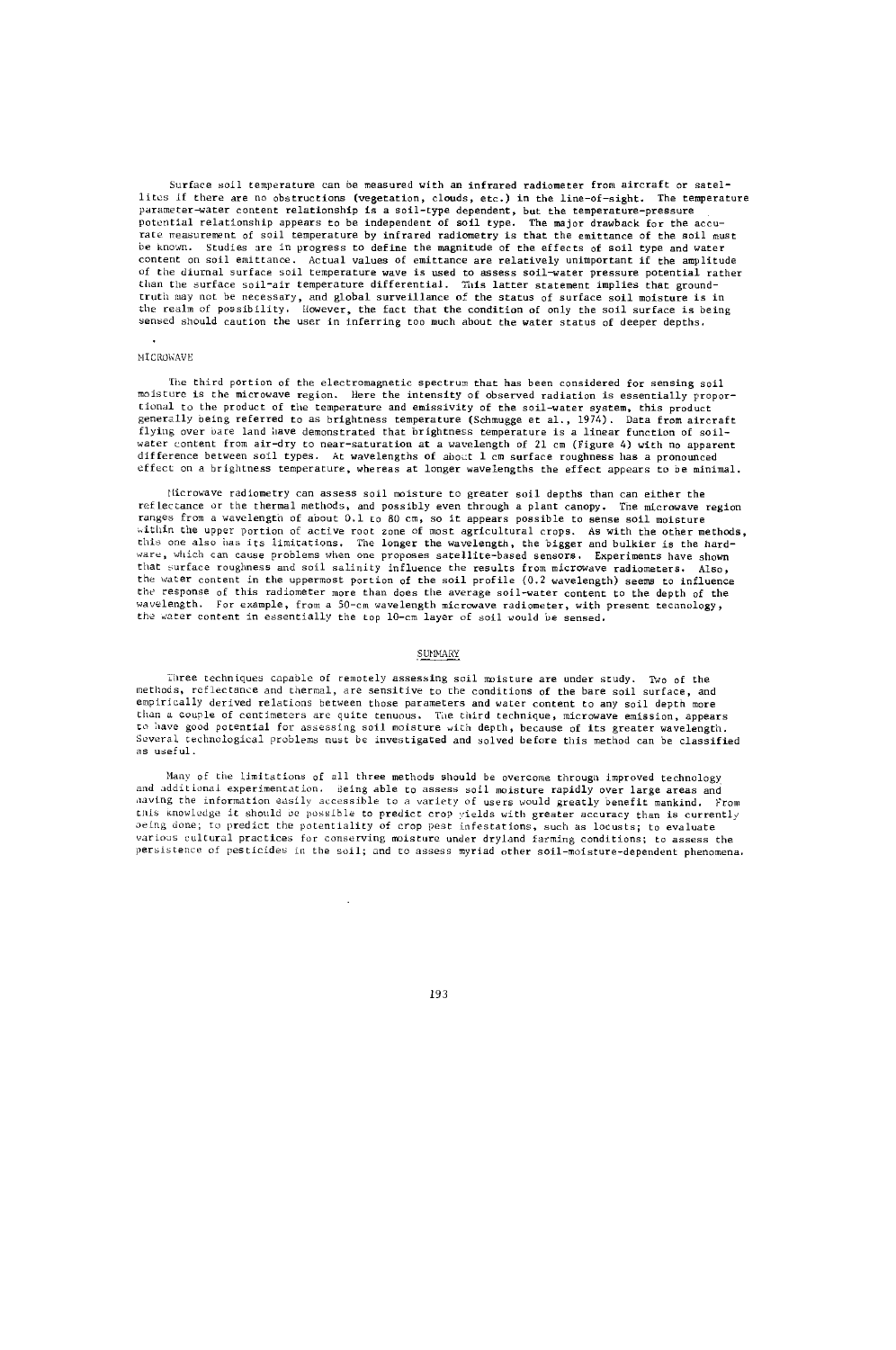### REFERENCES CITED

- Bauer, A. 1972. Effect of water supply and seasonal distribution on spring wheat yields. Bull. 490, Agr. Exp. Sta., North Dakota State Univ., Fargo, 21 pp.
- Blanchard, M. B., Greeley, R., and Goettelman, R. 1974. Use of visible, near -infrared, and thermal infrared remote sensing to study soil moisture. NASA TM X -62, 343, 8 pp.
- Chauvin, R. 1967. The world of an insect. Trans. by H. Oldroyd, World Univ. Lib., McGraw-Hill<br>Book Co., New York, 254 pp.
- Ideo, S. B., and Reginato, R. J. 1974. Assessing soil -water status via albedo measurement. In Hydrology and Water Resources in Arizona and the Southwest 4:41 -55. Univ. of Arizona Press.
- Idso, S. B., Jackson, R. D., Reginato, R. J., Kimball, B. A., and Nakayama, F. S. 1975a. The dependence of bare soil albedo on soil water content. J. Appl. Meteorol. 14:109 -113.
- Idso, S. B., Schmugge, T. J., Jackson, R. D., and Reginato, R. J. 1975b. The utility of surface temperature measurements for the remote sensing of soil water status. J. Geophys. Res. (in press)
- Meats, A. 1974. A population model for two species of Tipula (Dipthera, Nematocera) derived from data on their physiological relations with their environment. Oecologia 16:119-138.
- Messersmith, C. G., Burnside, O. C., and Lavy, T. L. 1971. Biological and non -biological dissipation of trifluralin from soil. Weed Sci. 19:285 -290.

Rainey, R. C. 1967. A note on some migrations of moths and locusts. Israel J. Entomol. 2:187-189.

- Schmugge, T. J., Gloersen, P., Wilheit, T., and Geiger, F. 1974. Remote sensing of soil moisture with microwave radiometers. J. Geophys. Res. 79:317 -323.
- Slatyer, R. O. 1969. Physiological significance of internal water relations to crop yield.<br>In J. D. Eastin (chairman), Physiological aspects of crop yield. Amer. Soc. Agron. and Crop<br>Sci. Soc. Amer., Madison, Wisconsin, pp
- Spencer, W. F., and Cliath, M. M. 1973. Pesticide volatilization as related to water loss from soil. J. Environ. Qual. 2:284 -289.

 $\ddot{\phantom{a}}$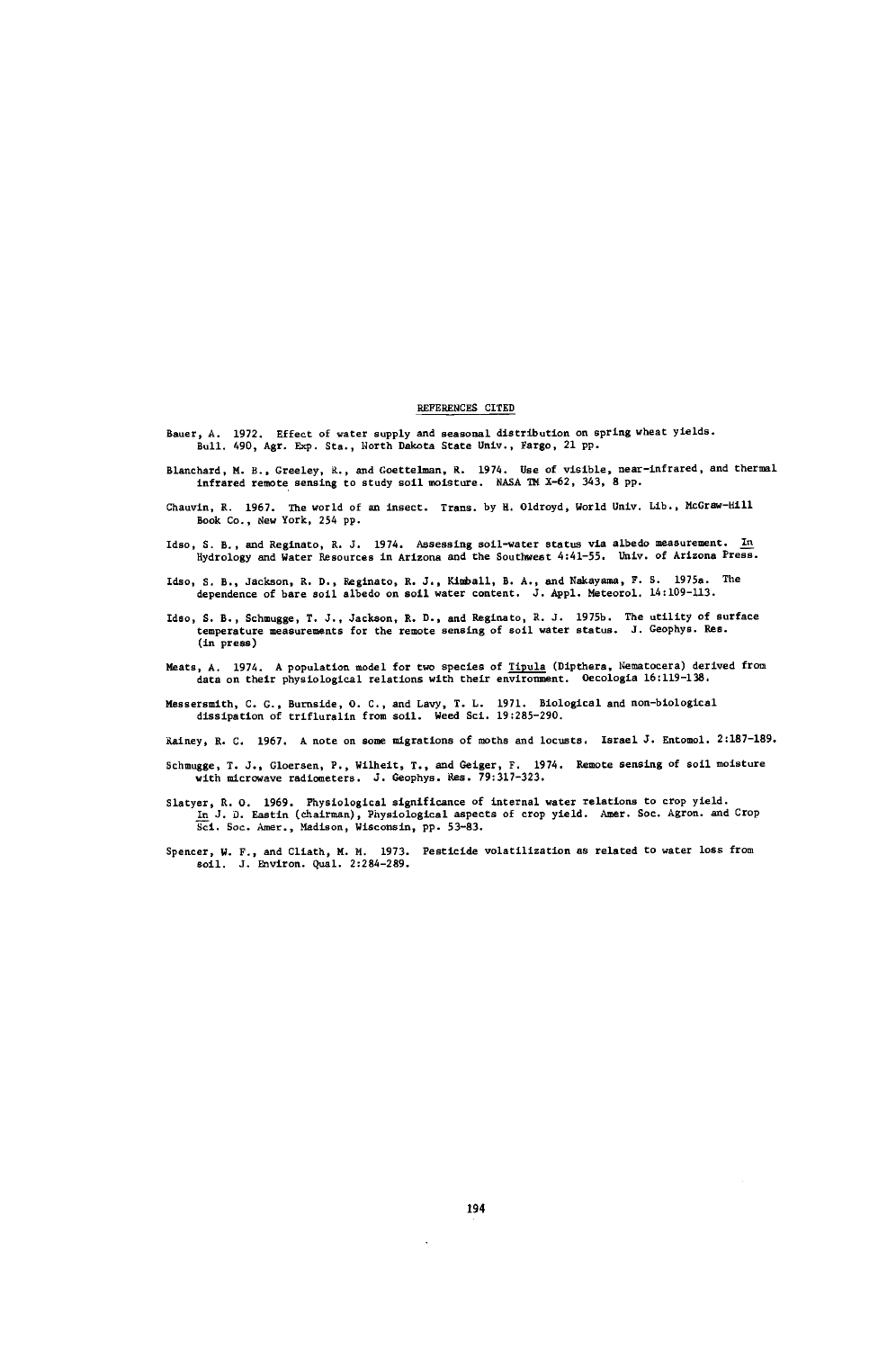

Fig. 1. Normalized albedo vs. average volumetric water content of Avondale loam for nine different soil layers having the surface as their upper boundary.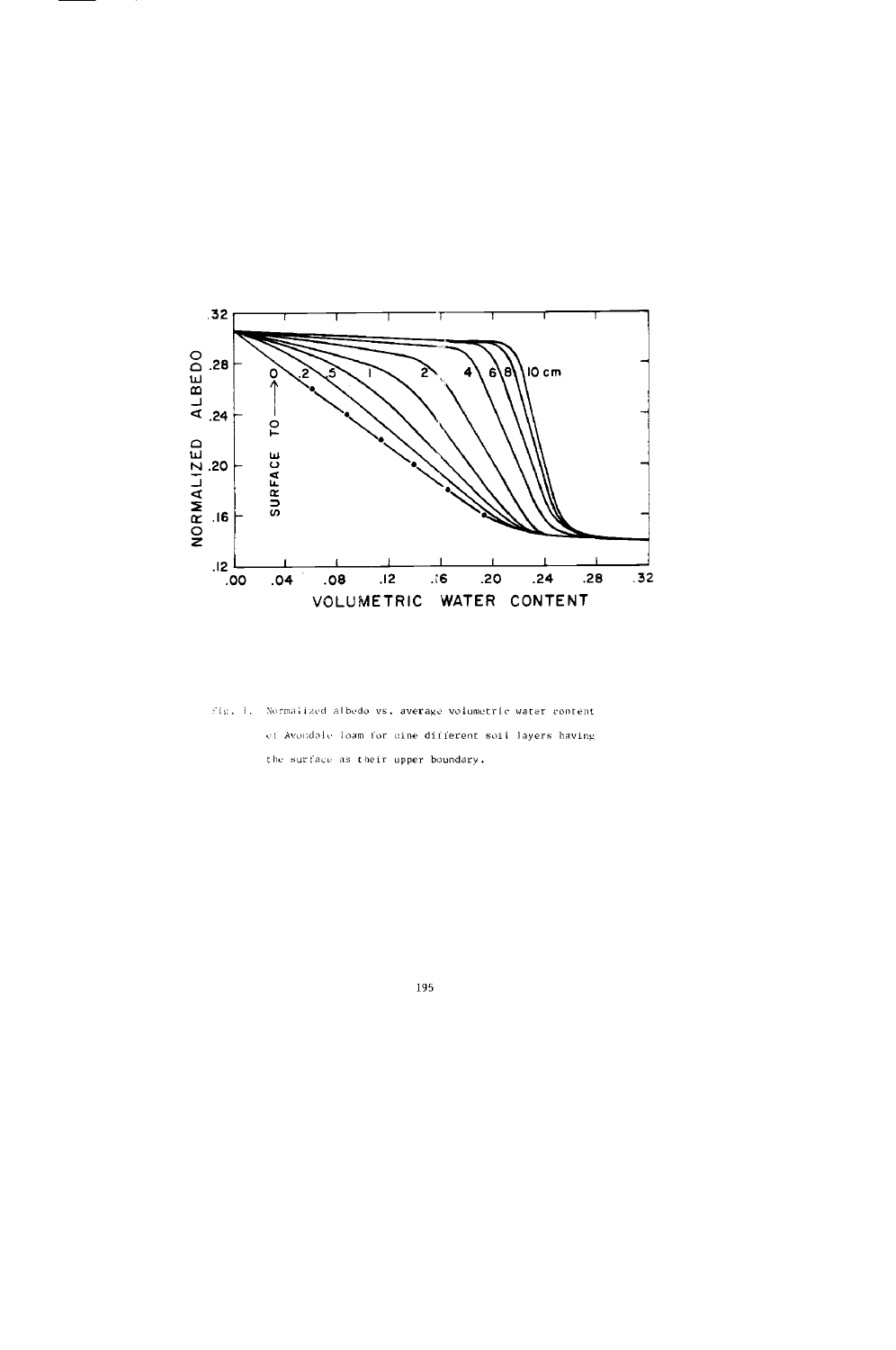

Fig. 2. The amplitude of the diurnal surface soil temperature wave vs. the mean daylight volumetric soil-water content of the 0- to 2-cm depth increment for four different soils.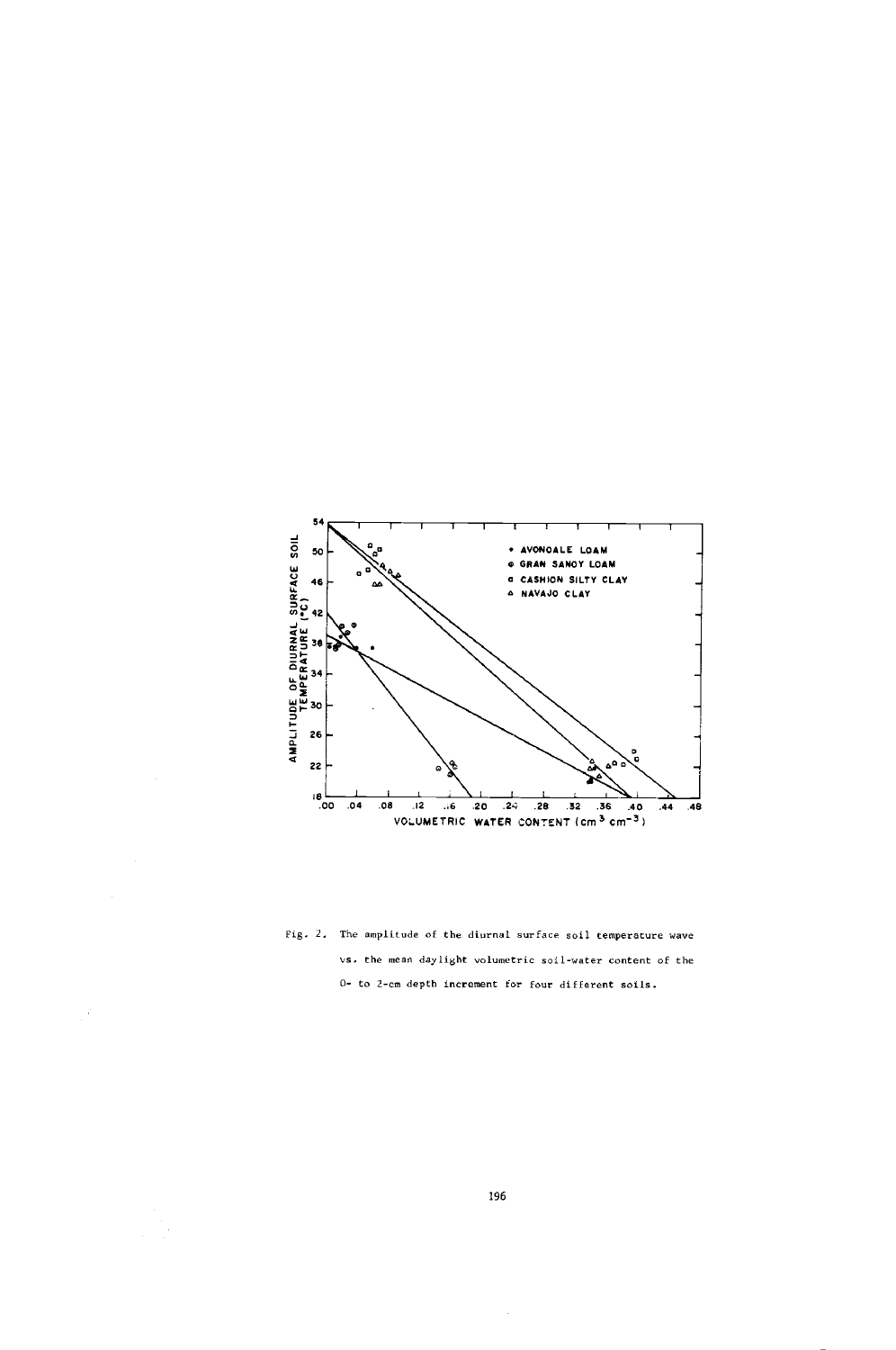

Fig. 3. The amplitude of the diurnal surface soil temperature wave vs. the mean daylight soil-water pressure potential of the 0+ to 2-cm depth increment for four different soils.

l.